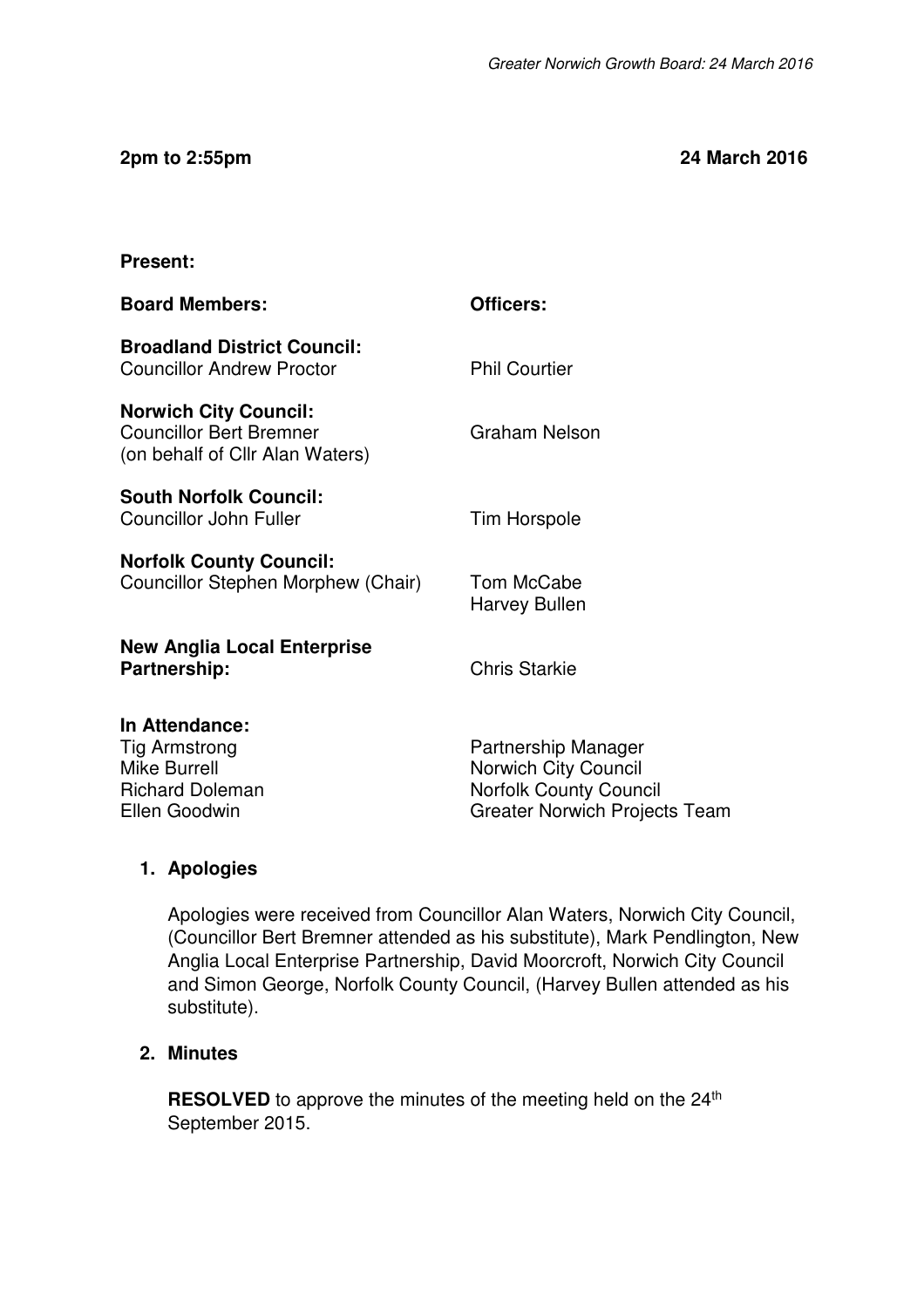# **3. Chair Handover**

Councillor Morphew, Norfolk County Council, was appointed to the position of Chair of the Board.

## **4. Nomination to the position of Vice-Chair**

Councillor Proctor, Broadland District Council, was appointed to the position of Vice-Chair of the Board.

# **5. Growth Programme update**

Cllr Fuller declared an interest as a member of the Government's CIL Review Panel.

Phil Courtier introduced the paper and outlined its recommendations. Cllr Proctor noted that comparable financial figures would be useful for future reporting. Recommendation 5 was queried and Phil Courtier confirmed that this was part of an ongoing arrangement and that Members would be fully briefed on progress of proposed Five Year Joint Investment Plan.

#### **RESOLVED** to agree:

- 1. To note the current financial standing of the Infrastructure Investment Fund
- 2. To note the progress on the 2014/15 and 2015/16 Annual Growth **Programmes**
- 3. The new process for developing the 2017/18 Annual Growth Programme
- 4. To reschedule its meeting on 22 September 2016 to October 2016 to allow for the new Growth Programme process timescales for development
- 5. Delegate responsibility to the Greater Norwich Infrastructure Delivery Board and Section 151 Officers to manage the development of the 2017/18 Annual Growth Programme

# **6. Greater Norwich Local Plan: Interim Member Engagements Arrangements**

Graham Nelson presented the item and outlined the interim member engagement arrangement proposed by the paper. The three Local Planning Authorities have each agreed to the preparation of a joint Local Plan. He noted that the GNGB did not currently have the remit to make decisions on strategic plan making and that the proposed interim arrangement would allow for Member steer and input into the development of the Greater Norwich Local Plan while longer term governance was arranged.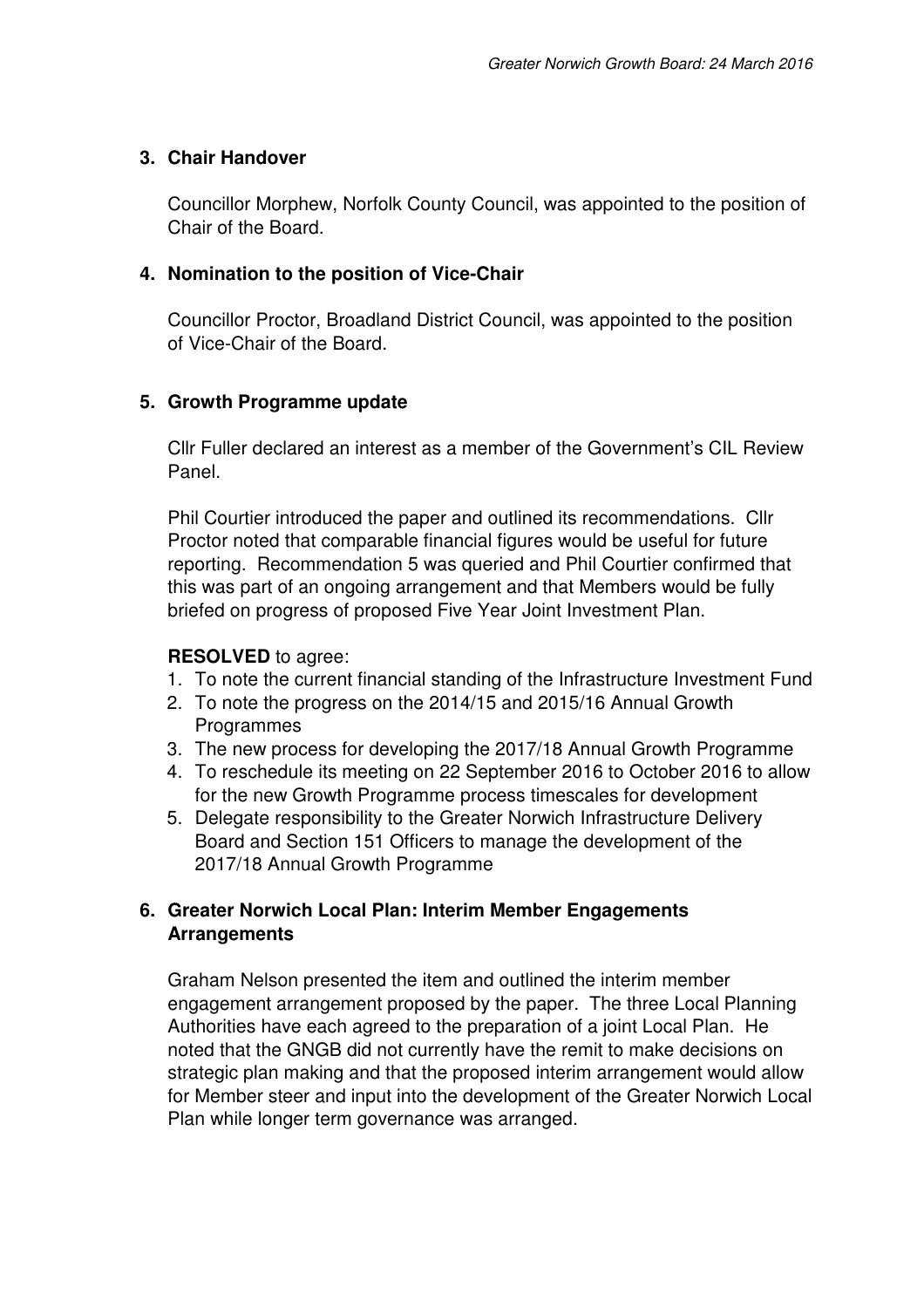Cllr Fuller stressed the importance of proper democratic process and the need to rigorously hold technical work to account. He expressed concern that the proposed arrangement would be a retrograde step for the Partnership and emphasised the need for pace to allow for timely delivery of the Joint Local Plan.

Cllr Proctor noted that that the proposal would mean a Member Group of around 30 which he thought would be largely unproductive. He expressed the view that the reestablishment of a Group like the GNDP Board, albeit a potentially a more streamlined version, or a Joint Planning Committee, to allow for collective decision making, would be more appropriate. He also emphasised the need for governance resolution as soon as possible. Finally Cllr Proctor noted that he did not think the devolution context was relevant to the development of the Joint Local Plan.

Graham Nelson reminded the Board that the 'call for sites' was a joint evidence gathering exercise. Concern was raised about beginning the process in advance of a governance arrangement being in place and that the exercise should be postponed until each authority had had a chance to consider this further.

Cllr Bremner noted the importance of transparent decision making regarding the sites assessment stage. He also questioned what the impact would be of postponing the 'call for sites' evidence gathering exercise until after the local elections. Graham Nelson replied that a postponement was likely to lead to a significant delay in the preparation of the Plan. Cllr Fuller noted that the recent publication by the Local Plan Expert Panel would shorten the timetable for developing the Joint Local Plan if agreed by Government.

Cllr Morphew pointed out that as plan making was outside the remit of the GNGB, he could not commit Norfolk County Council beyond the current constitution. He suggested that a way forward would be to defer until June 2016 so Members could get their authorities' steers organised after the local elections.

The following revised recommendations were agreed

#### **RESOLVED** to:

- 1. Recommend that the individual authorities consider the approach to plan making governance by June 2016
- 2. Recommend that the authorities defer the call for sites evidence gathering exercise until a position on governance has been agreed